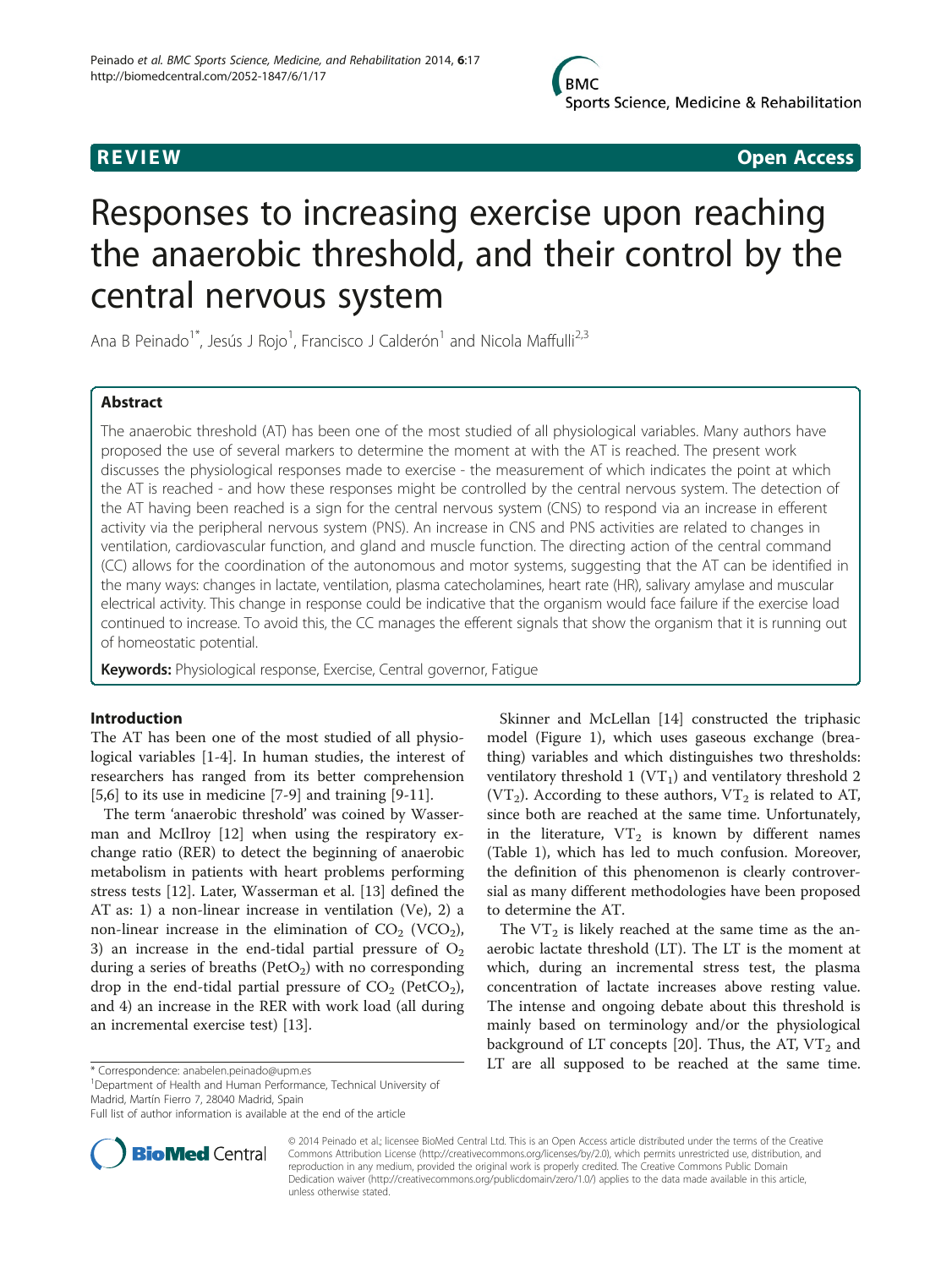However, debate still surrounds the exact relationship between  $VT_2$  and LT [[21\]](#page-6-0).

On the other hand, the mechanisms that regulate ventilation during exercise are not entirely understood [\[22](#page-6-0)]; the use of  $VT_2$  for the determination of AT, may, therefore, not be entirely reliable. Many authors therefore propose the use of other markers to determine the moment at with the AT is reached. For example, Davis et al. [[23\]](#page-6-0) proposed the determination of this point via the increase in plasma catecholamines (AT<sub>catecholamines</sub>) during an incremental exercise test. Yet others have proposed determining the electromyographic threshold  $(AT<sub>EMG</sub>)$  [\[24](#page-6-0)]. Others still have proposed measuring the concentration of salivary amylase  $(AT_{\text{saliva}})$  [[25\]](#page-6-0); it is proposed that when the AT is reached, a change in the concentration of this enzyme becomes noticeable. Conconi et al. [[26\]](#page-6-0) proposed that a change in slope of the relationship between heart rate (HR) and exercise intensity  $(AT_{Conconi})$  be used as a marker of AT, although this remains controversial and several authors concluded that most haemodynamic variables, including HR, are unsuitable for indirect assessment of the AT [\[27\]](#page-6-0).

The present work discusses the physiological responses made to exercise - the measurement of which indicates the point at which the AT is reached - and how

Table 1 Different terms used to refer to ventilatory threshold 2 as recorded by Orr [[15\]](#page-6-0)

| Name                                       | <b>Authors</b>                   |
|--------------------------------------------|----------------------------------|
| Aerobic-anaerobic threshold                | Mader and Heck (1976) [16]       |
| Anaerobic threshold                        | Kinderman et al. (1979) [17]     |
| Individual anaerobic threshold             | Stegmann et al. (1981) [18]      |
| Onset blood lactate accumulation<br>(OBLA) | Sjodin and Jacobs (1981) [19]    |
| Anaerobic threshold                        | Skinner and McLellan (1980) [14] |

these responses might be controlled by the central nervous system (CNS) (Figure [2](#page-2-0)). Many questions remain as to how the CNS coordinates responses to the AT having been reached. What type of information is processed by the CNS in order for it to respond? How is this information analysed?

# Detecting the different signals that the anaerobic

threshold has been reached, and mounting a response The detection of the AT having been reached is a sign for the CNS to respond via an increase in efferent activity via the peripheral nervous system (PNS). This response is regulated by the reticular formation, with the involvement of the brainstem nuclei and the limbic system. The limbic system maintains bi-directional communication (afferent and efferent) with the CNS, and participates in autonomic regulation via the voluntary and autonomous nervous systems. This probably alerts the entire organism that the AT has been reached and that a response is required. Figure [2](#page-2-0) shows how an increase in CNS and PNS activities are related to changes in ventilation, cardiovascular function, and gland and muscle function.

#### Changes in different systems upon reaching the AT

During exercise the composition of the saliva may change via an increase in sympathetic activity. Indeed the AT can be pinpointed via the  $AT_{\text{saliva}}$ . In humans, there are two types of salivary gland: the major glands (including the parotid, submaxillary and sublingual glands), and the minor glands (lingual glands). The major glands are controlled by the salivatory nuclei (superior and inferior) which are close to the dorsal nucleus of the vagus nerve, above the pontobulbar union [\[28](#page-6-0)]. These glands are innervated by sympathetic and parasympathetic neurons. The parotid glands receive sympathetic fibres from the external carotid plexus, along with parasympathetic fibres via the tympanic branch of the glossopharyngeal nerve, following synapses in the otic ganglion [\[28\]](#page-6-0). The afferent fibres of the salivary nuclei have not been well identified. Figure [3](#page-3-0) shows the changes that occur in salivary amylase when the AT is reached [[25](#page-6-0)].

During exercise the plasma concentration of adrenaline and noradrenaline may change. These hormones are secreted by the non-myelinated postsynaptic terminals of the sympathetic nervous system, and the medulla of the adrenal gland. The latter is innervated by the myelinated preganglionic fibres of the suprarenal plexus (formed by branches of the coeliac ganglion and the major splanchnic nerve) [\[28](#page-6-0)]. For their size, the autonomic innervation of the chromaffin cells is greater than that of any other type of cell. The nervous activity of

VT:

VT<sub>1</sub>



<span id="page-1-0"></span>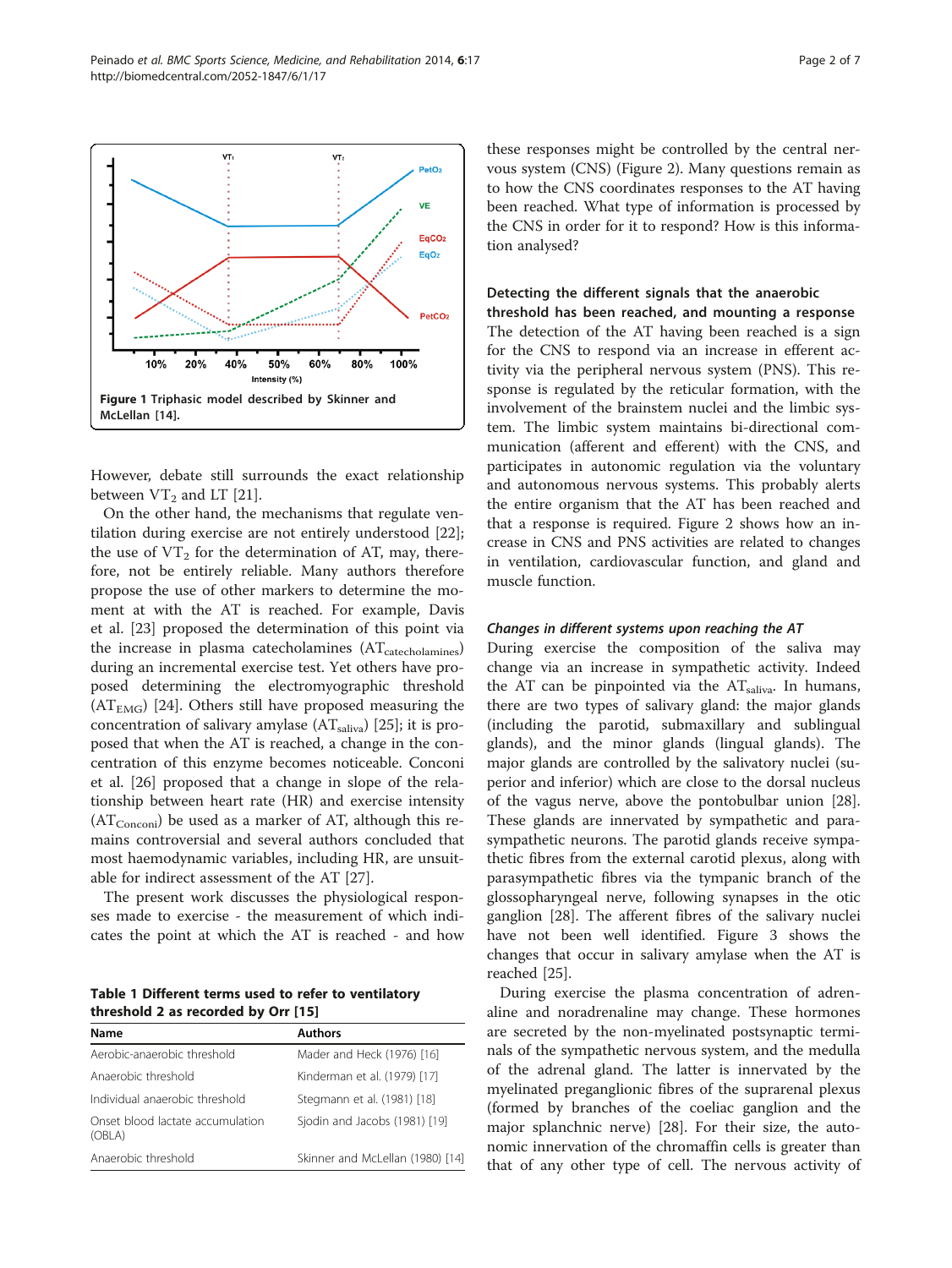<span id="page-2-0"></span>

thoracic segments 5–12, the intermediate neurones of which connect to the chain of corresponding sympathetic ganglia, terminate in the coeliac ganglion via the major and minor splanchnic nerves, and are responsible for the activation of the adrenal gland. Figure [4](#page-4-0) shows how the increase in sympathetic nervous activity leads to an increase in catecholamine release. The reticular formation in the brainstem and spinal cord (which are controlled by the prosencephalic level of the limbic system) regulates the response.

Finally, muscular electrical activity changes during exercise (Figure [5\)](#page-5-0), along with the lactate concentration, as anaerobic metabolism becomes more prevalent. The increase in lactate production mirrors an increased activity in type II or fast twitch (FT) muscle fibres. According to Burke [\[29](#page-6-0)], the activation of these fibres is preferential once the AT has been reached. The increase in their activity explains the increase in muscular electrical activity, and supports the idea that the AT can be identified via the  $AT_{EMG}$ .

### Possible control mechanisms

It is not clear which nervous centres are involved in producing and coordinating the responses to AT when this has been reached. However, these responses involve many organs, tissues and glands, and therefore many CNS structures are probably involved. The anatomo-functional relationships between the different structures of the encephalon preclude the recognition of any particular area of the brain as the centre governing the efferent signals involved in any response. However, in this response system, the brainstem and spinal cord are likely subordinate to the primitive structures of the pros encephalon. However, this paper uses the term central governor or central command (CC) to designate this functional entity [[30\]](#page-6-0).

The nervous centres and relationships between them that are involved in the processing of stress stimuli within the CNS are not well known. However, several hypotheses exist with respect to the role of the CC in fatigue [\[31](#page-6-0)], and different parts of the CNS (cortex,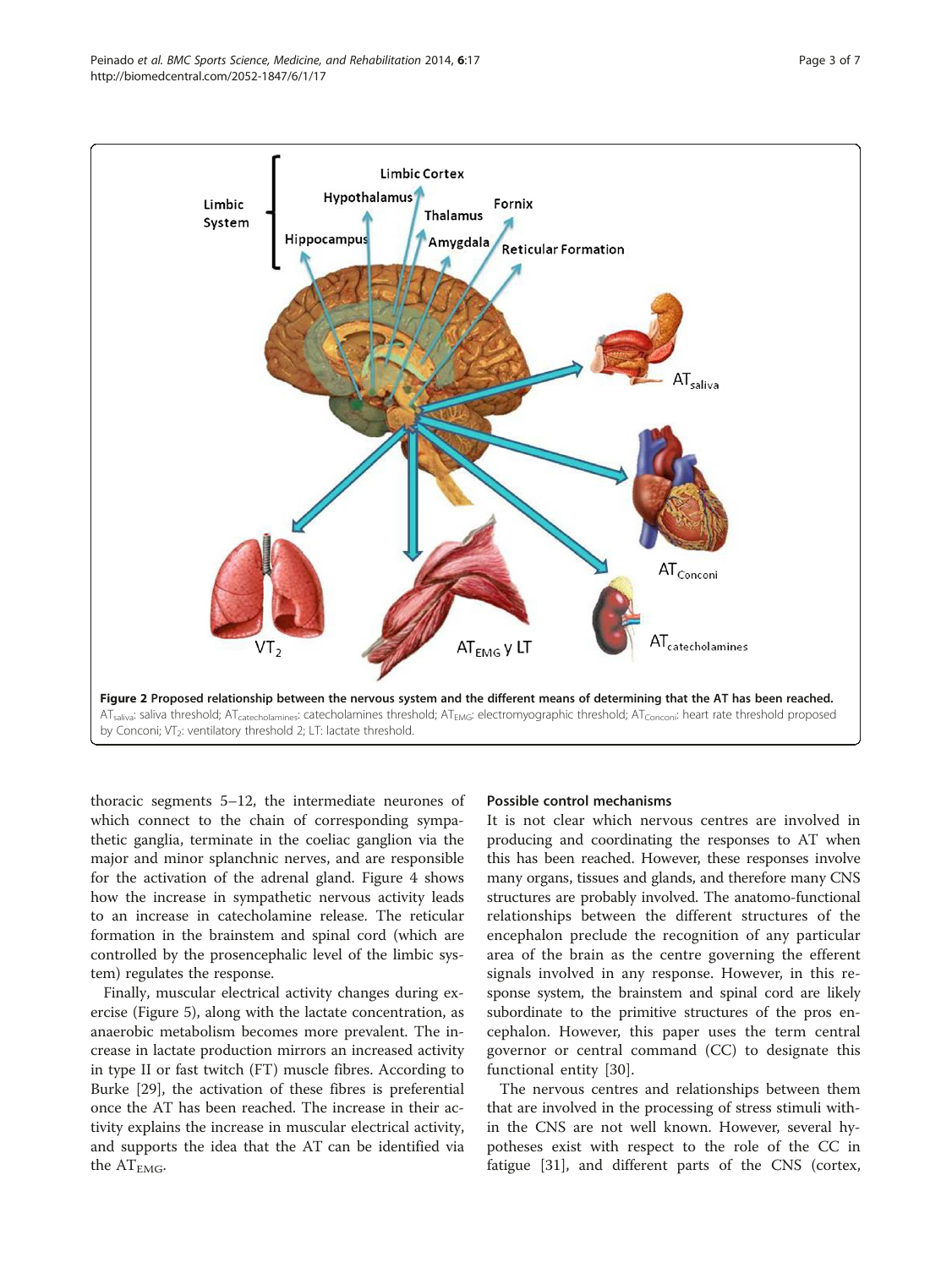<span id="page-3-0"></span>

hippocampus, brainstem, encephalon, hypothalamus and amygdala) have been related directly or indirectly with the physiological response to stress [\[32\]](#page-6-0). The amygdala, which forms part of the limbic system, appears to have an important role in the latter. Further, its relationship with the hypothalamus and the brainstem suggest that this structure takes part in the activation and control of autonomic efferent activity. The nervous links between the limbic system and the hypothalamus, and then the brainstem nuclei, would appear to be responsible for sending efferent signals to responding tissues and organs. Since the peripheral sensory signals from mechanoreceptors, chemoreceptors and baroreceptors arrive instantly at the cardiac and respiratory control centres, the CC must deliver autonomic efferent responses that coincide in time.

Anatomically and electrophysiologically, the descending pathways that act directly or indirectly on the motor neurons of the anterior horn of the spinal cord include: 1) the corticospinal pathway, 2) the vestibulospinal (medial and lateral) pathways, 3) the reticulospinal (lateral and

medial) pathways, 4) the rubrospinal pathway, 5) the interstitiospinal pathways, and 6) the tectoespinal pathway.

An increase in the activity of the descending motor pathways as a whole explains the increase in the activity of the FT fibres, and thus an increase in the lactate concentration. The efferent systems of the supraspinal centres communicate with motor neurones of different thresholds; they can therefore excite those with the highest thresholds (FT fibres) and inhibit those with the lowest (slow twitch [ST] fibres) [[29\]](#page-6-0). It has also been suggested that populations of motor neurons may be activated differently, following different orders of recruitment [[33\]](#page-6-0). This would allow the activation of an entire motor neurone population and avoid their saturation at a low level of activation, responding to spinal and supraspinal influences.

The electrophysiological characteristics of motor neurones, and the effect of the descending pathways on the pool of spinal motor neurons, explains the increase the activity of those innervating the FT once the AT has been reached [[29\]](#page-6-0).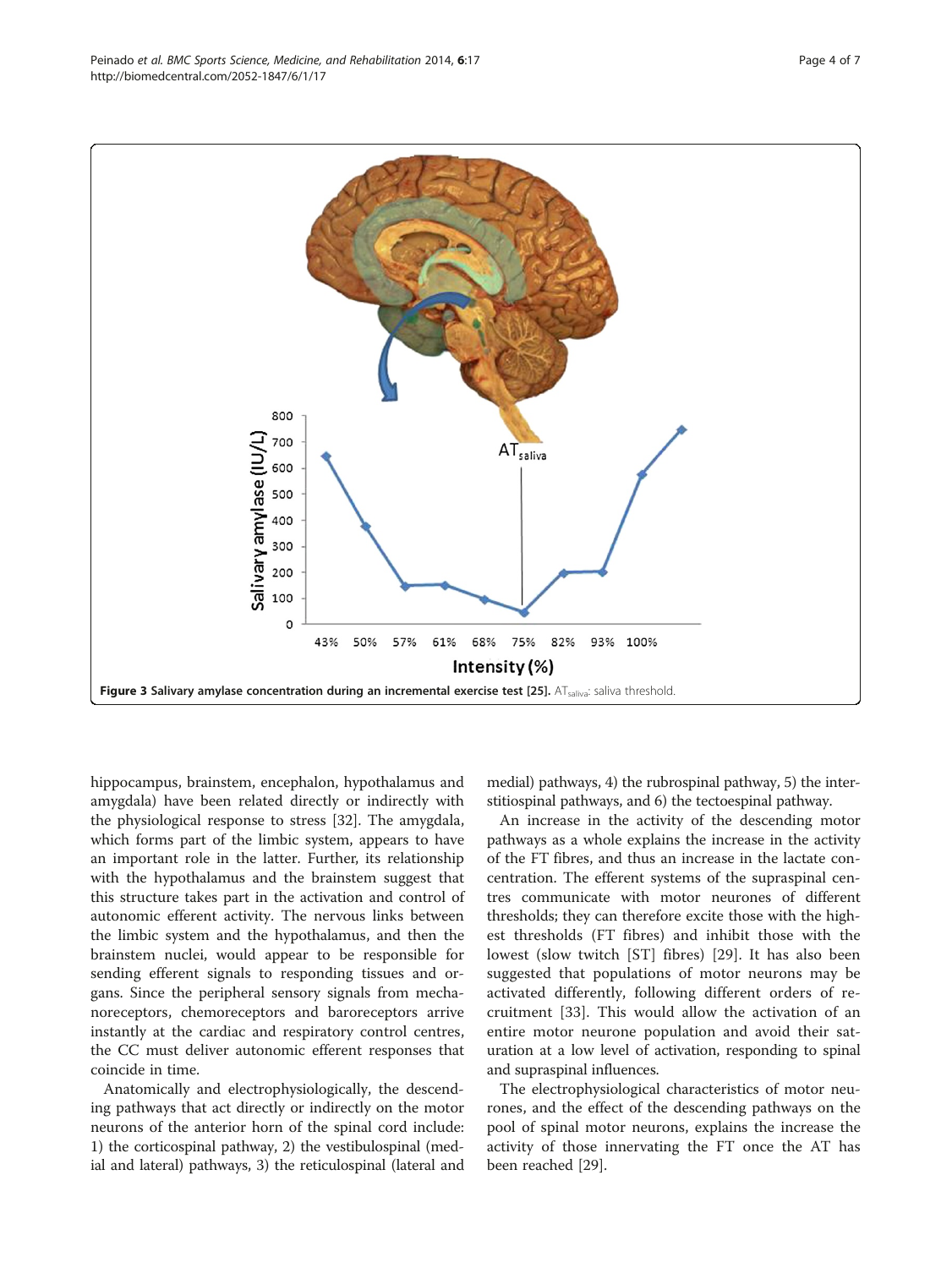<span id="page-4-0"></span>

# Physiological significance of the integrated physiological response to having reached the anaerobic threshold

The directing action of the CC allows for the coordination of the autonomous and motor systems, suggesting that the AT can be identified in the many - and apparently unrelated - ways described. The change in response to the AT having been reached probably allows the CNS to interpret that the organism is reaching its limits. At the same time, the different signals sent by the CNS may therefore also serve as a feedback system, as suggested by several authors [[34\]](#page-6-0). Thus, increases in lactate, catecholamines and ventilation, etc. provide the higher centres related with consciousness with information that the organism is close to the  $VO<sub>2</sub>$  max.

Of all the variables that are measurable during intense exercise, the HR has been the most studied over the last 20 years [\[35-37](#page-6-0)]. Although still a matter of debate, it is thought that the HR obeys a chaotic behavioural model [[38\]](#page-6-0). Such behaviour may be accentuated once the AT has been reached [[39,40\]](#page-6-0). The physiological response of an organism beyond the AT may also be chaotic. Such non-linear, chaotic behaviour explains why the response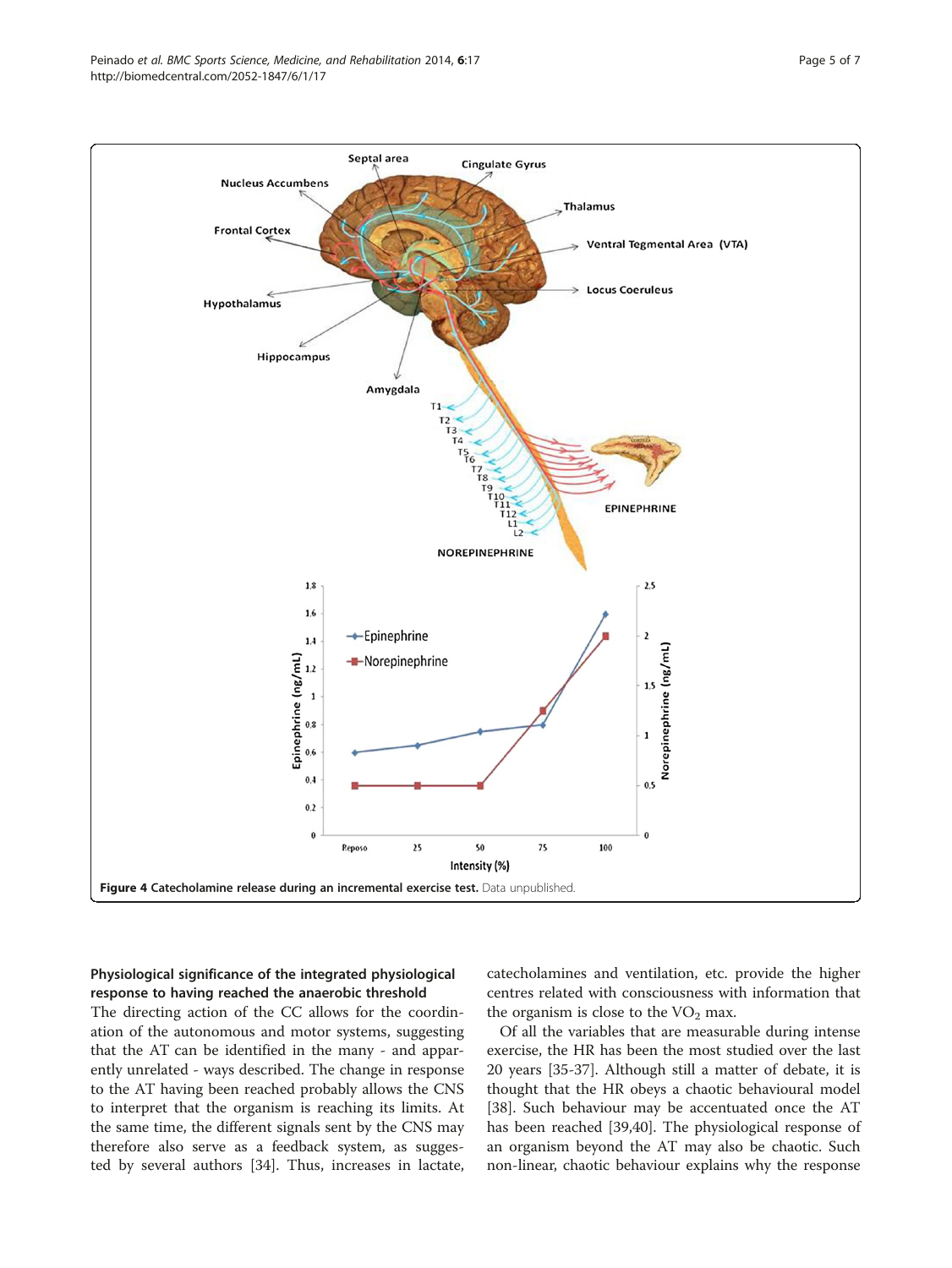<span id="page-5-0"></span>

is limited to trying to maintain the balance between energy availability and use.

### Conclusion

In summary, the changes in the composition of the saliva, electromyographic activity, plasma catecholamines, and the other variables mentioned in this work, act as parts of a complex system that allows the CC to coordinate an effective response. An increase in load after reaching the AT means the organism must start to face homeostatic difficulties; the CC therefore sends information to all kinds of other control centres, many of which may not be directly linked to exercise. Thus, beyond the AT, the disorder increases for some variables (e.g., ventilation) or leads to a change in the slope away from linear (e.g., as seen for the HR). This change in response could be indicative that the organism would face failure if the load continued to increase. To avoid this, the CC manages the efferent signals that show the organism that it is running out of homeostatic potential. Unfortunately, we are a long way from knowing how the CC detects variations in these variables and coordinates its response.

#### Competing interests

The authors declare that they have no competing interests.

#### Authors' contributions

ABP, JJR and FJC conception and design of this review; ABP and FJC drafted manuscript; JJR prepared figures; ABP, JJR and NM edited and revised manuscript; All authors read and approved the final manuscript.

#### Acknowledgments

The authors would like to thank Javier Butragueño for technical assistance.

#### Author details

<sup>1</sup>Department of Health and Human Performance, Technical University of Madrid, Martín Fierro 7, 28040 Madrid, Spain. <sup>2</sup>Department of Musculoskeletal Surgery, University of Salerno School of Medicine and Surgery, Salerno, Italy. <sup>3</sup> Centre for Sports and Exercise Medicine, Queen Mary University of London London, England.

#### Received: 29 November 2013 Accepted: 14 April 2014 Published: 24 April 2014

#### References

- Gondim FJ, Zoppi CC, Pereira-da-Silva L, De Macedo DV: Determination of the anaerobic threshold and maximal lactate steady state speed in equines using the lactate minimum speed protocol. Comp Biochem Physiol A Mol Integr Physiol 2007, 146:375–380.
- 2. Hopkins SR, Stary CM, Falor E, Wagner H, Wagner PD, McKirnan MD: Pulmonary gas exchange during exercise in pigs. J Appl Physiol 1999, 86:93–100.